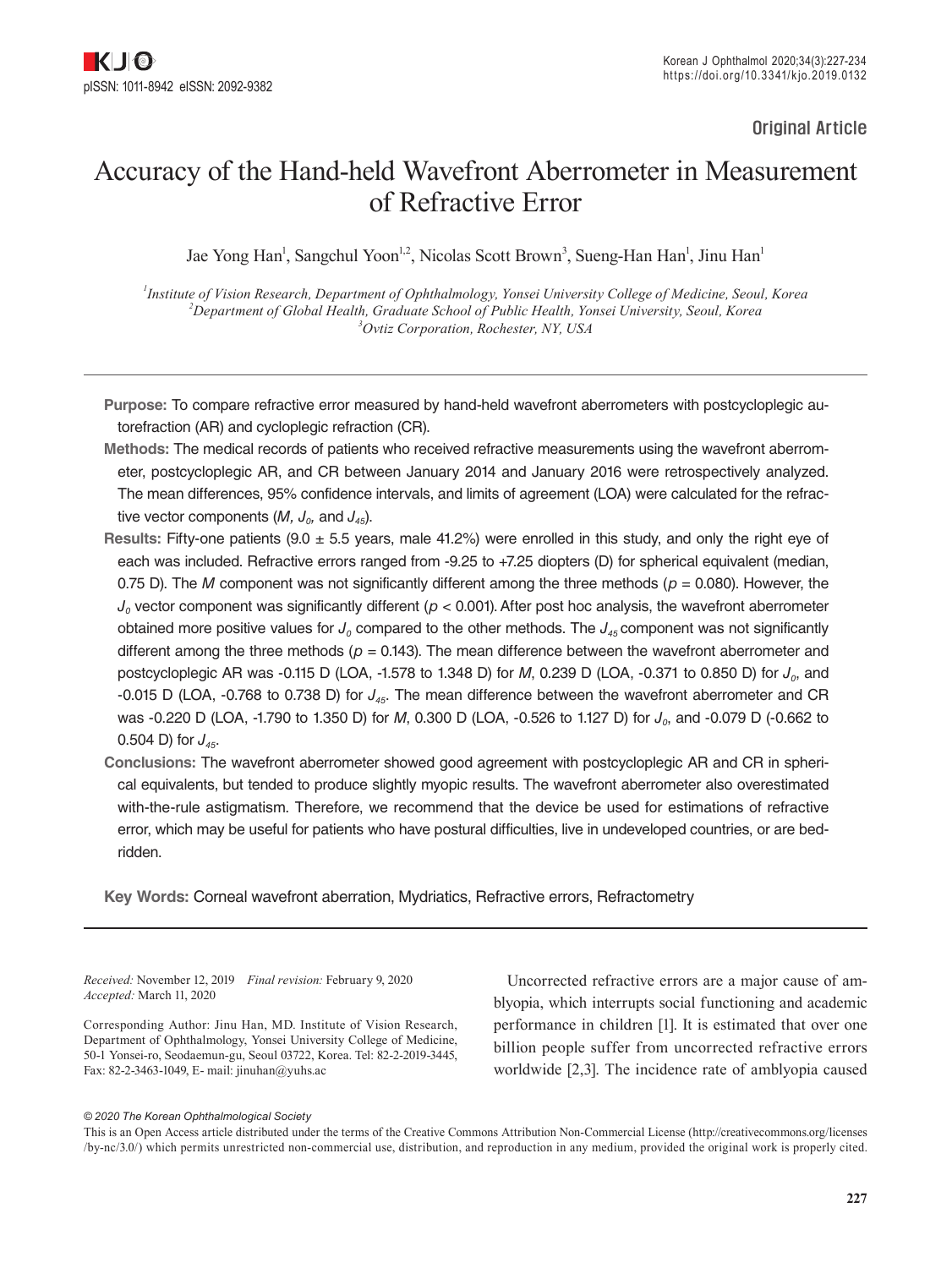

**Fig. 1.** The measurement of portable wavefront aberrometer. (A) Measurement with the portable OVITZ P10 wavefront aberrometer. (B) Once the device had been positioned properly, the examiner was able to see the array of Hartmann-Shack images on the screen. The array of Hartmann-Shack spots should be clearly focused, and contained within the pupil.

by uncorrected refractive errors is generally higher in low-income or under-developed countries [4,5]. With proper diagnosis and early management of refractive errors in children, amblyopia can be treated quickly, which can greatly contribute to improving quality of life. Previous studies have shown that eye screening and correcting refractive errors has the potential to improve social and academic functioning, especially in low-income patients [6,7].

Refractive errors can be measured in several ways, including (1) Objective refraction using an auto kerato-refractometer (autorefraction, AR), (2) cycloplegic refraction (CR) using retinoscopy, or (3) with a wavefront guided aberrometer. CR is the gold standard for measuring refractive errors, and is still commonly used. However, these procedures have some weaknesses. First, they take a long time and require properly trained optometrists or ophthalmologists. They also show poor test-retest reliability and are easily affected by the technician's ability [8,9]. AR is commonly used as a starting point for subjective refraction and is mostly used in settings with high resource availability. In comparison to the other techniques, AR does not require experienced operators, and is faster and easier to perform [10-12]. A wavefront aberrometer is an instrument used to detect the incompleteness of the human optic system at the level below the wavelength of light. Wavefront aberrometer measurements can be categorized according to numerous principles, including Hartmann-Shack, Tscherning, laser ray tracing, and slit sciascopy [13]. Hartmann-Shack sensors are used in ophthalmology to identify

visual deficits prior to corneal treatment for complex refractive disorders [8,14]. Unlike objective refraction, subjective manifest refraction attempts to determine refractive errors by trial and error with the patient's cooperation. Through patient interaction, manifest refraction allows clinicians to provide more comfortable eyeglasses for patients. However, it is more time consuming and requires more clinical experience to perform than objective refraction. Additionally, manifest refraction can be inaccurate in patients (especially children) with high accommodative reserve. Therefore, a cycloplegic agent is necessary to relax the accommodative reserve due to the accommodative blur drive which produces myopic over-correction [15-17].

The OVITZ P10 (Ovitz Corporation, Rochester, NY, USA) is a hand-held device used for measuring refractive error using the aberrations of the eye with a Hartmann-Shack wavefront sensor. After acquiring images from wavefront sensing, it uses Zernike decomposition to filter low-order refractive errors from high-frequency aberrations [18]. The device converts Zernike defocus and astigmatism terms into the conventional sphere, cylinder, and axis format. Typically, the device is used for measurement in patients in under-developed countries, or who are bed-ridden or in a wheelchair and may have difficulty with a table-mounted autorefractor (Fig. 1). The aim of this study is to investigate the accuracy of refractive error measurement using a wavefront aberrometer by comparing results to those obtained by postcycloplegic AR and CR.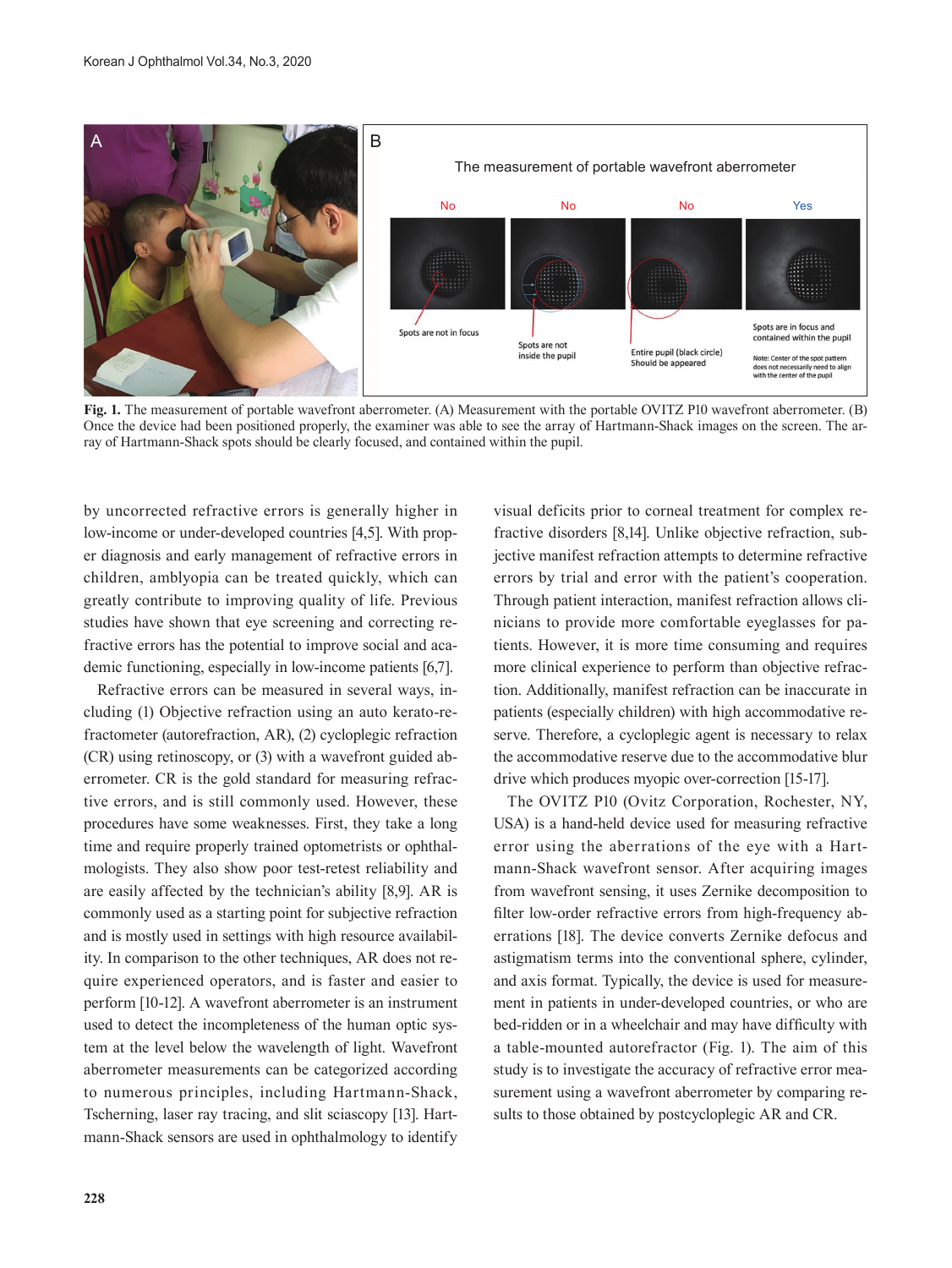## **Materials and Methods**

The study was conducted at the Severance Hospital, Yonsei University College of Medicine, Seoul, South Korea and was approved by the institutional review board (4- 2019-0743). The study also adhered to the tenets of the Declaration of Helsinki. Written informed consent was waived due to the retrospective nature of the study. The medical records of patients who underwent refractive measurement using a wavefront aberrometer, AR, and CR between January 2014 and January 2016 were retrospectively reviewed. Before starting measurements, patient history, visual acuity, tonometry, slit-lamp examination, fundus examination, and tonometry with a non-contact tonometer were obtained. Patients who had strabismus or refractive errors were included in the study. Patients who had previous corneal or retinal surgery were excluded. Patients who had anterior or posterior segment pathology, including retinopathy or prematurity, were excluded. A total of 51 eyes from 51 patients were analyzed in this study.

Cycloplegia was achieved with three consecutive instillations of 1% cyclopentolate hydrochloride (OcuCyclo; Samil, Seoul, Korea) and 0.5% tropicamide with 0.5% phenylephrine (Mydrin-P; Santen Pharmaceutical, Osaka, Japan), administered 5 minutes apart. The measurement of refractive errors was performed 1 hour after the instillation of the first drop. Adequate cycloplegia was defined as having a subjective amplitude of accommodation less than 2 diopters (D). This was assessed by measuring the pushup amplitude of accommodation with a supplementary +2.00 D lens added to the distance refractive correction. Subsequently, the refractive error of the subject's eye was assessed in the following order: (1) postcycloplegic AR, (2) CR using retinoscopy, and (3) a hand-held wavefront aberrometer.

Postcycloplegic AR was measured with a table-top auto refractometer (KR-1; Topcon, Tokyo, Japan). First, the patient was seated in front of the on-table auto refractometer, and instructed to place their chin on the chin rest. The physician then ensured that their forehead was touching the forehead rest. After instructing the patient to watch the object on the monitor, the measurement was taken. CR was performed by a single pediatric ophthalmologist for all cases. A trial lens set with retinoscopy was used for CR. The OVITZ P10 wavefront aberrometer was used to obtain five successive readings after cycloplegia, and the

values were averaged. When recording refractive error with the OVITZ P10, alignment was achieved by having the subject look into the instrument. The unexamined eye was covered by the patient's hand (Fig. 1A). The patient could see a bright red spot. Once the device had been positioned properly, the examiner was able to see the array of Hartmann-Shack images on the screen (Fig. 1B). When performing measurements, we tried to minimize head or instrument tilting as much as possible. To obtain AR data, the internal software reduced the evaluated pupil size to a diameter of 3 mm.

Refractive error values were obtained from the devices with the conventional notation of sphere (S), minus cylinder form (C), and cylindrical axis (α). All results were converted into power vectors  $(M, J_0, \text{ and } J_4)$ , as described by Liu et al. [19]; spherical equivalent (SE) refraction as *M* =  $S + C/2$ , "with-the-rule" and "against-the-rule" astigmatism (Cartesian astigmatism) as  $J_0 = (-C/2)\cos(2\alpha)$ , and oblique astigmatism as  $J_{45} = (-C/2)\sin(2α)$ . In our study, the mean SEs between the right and left eyes were highly correlated (Spearman correlation coefficient =  $0.955$ , *p* < 0.001), therefore, only the measurement from the right eye of each patient was analyzed.

Assuming an effect size of 0.25, type I error of 0.05, 90% power, and a non-sphericity correction e 0.8, the required sample size was 42 subjects using G power 3.1.9.5 (Heinrich-Heine-Universitat, Dusseldorf, Germany) [20]. Statistical analyses were performed using STATA ver. 13.1 (StataCorp., College Station, TX, USA). A *p-*value less than 0.05 was considered statistically significant. Repeated measures analysis of variance (ANOVA) and post hoc analysis using the Tukey test were performed for statistical comparison.

#### **Results**

Among 51 patients, the mean age was  $9.0 \pm 5.5$  years, and 21 patients (41.2%) were male. The patients had a wide range of refractive errors, ranging from -9.5 to +7.25 D SE (median, 0.75 D), and the mean astigmatism was -0.69 D (median, -0.5; range, -3 to 0 D). In addition, 21 patients (31.0%) had an astigmatism value of at least -1.00 D. The mean values and standard errors of  $M$ ,  $J<sub>0</sub>$ , and  $J<sub>45</sub>$  for the three measurement methods, shown in Table 1, were compared using repeated measures ANOVA. The *M* value was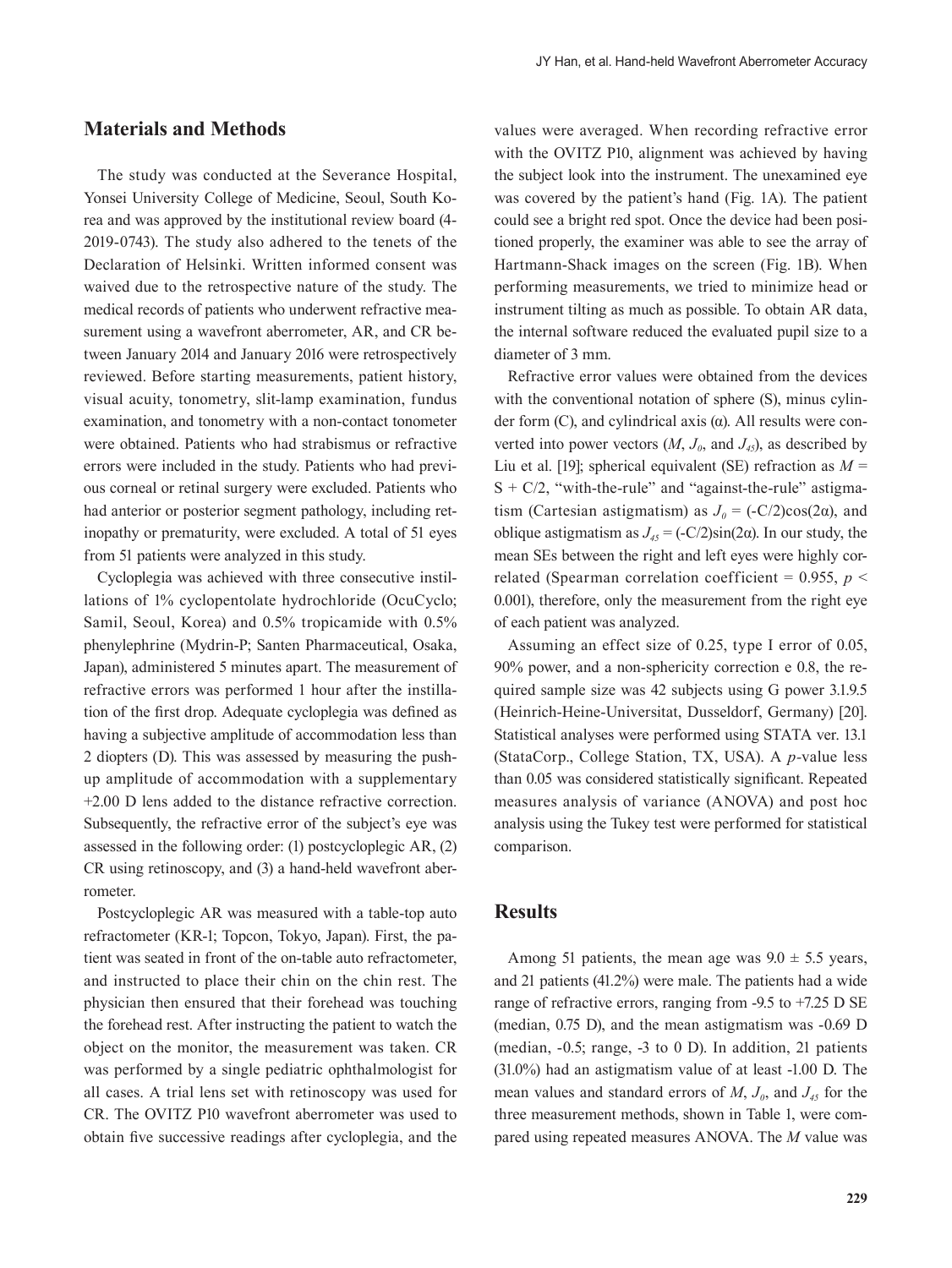|                                | $\overline{M}$ | $J_{\theta}$ | $J_{45}$      |
|--------------------------------|----------------|--------------|---------------|
| Postcycloplegic autorefraction | 0.16(0.49)     | 0.37(0.08)   | $-0.05(0.02)$ |
| Cycloplegic refraction         | 0.27(0.47)     | 0.31(0.56)   | 0.01(0.02)    |
| wavefront aberrometer          | 0.05(0.53)     | 0.61(0.08)   | $-0.07(0.04)$ |
| $p$ -value <sup>*</sup>        | 0.08           | < 0.001      | 0.143         |

**Table 1.** Mean values of power vectors measured by three different measurement techniques

Values are presented as vectors (diopters); Values in parentheses indicate 1 standard error of mean.

\* Calculated from repeated measure analysis of variance.

not significantly different among the three methods (*p* = 0.080, repeated measures ANOVA). The *M* obtained from the wavefront aberrometer (0.05  $\pm$  3.77 D) was slightly more myopic than that of CR  $(0.27 \pm 3.34 \text{ D}, p = 0.064,$ post hoc Tukey test). The  $J_0$  value was significantly different between the three methods (*p* < 0.001). With post hoc analysis,  $J_0$  between postcycloplegic AR and wavefront aberrometer was significantly significant (mean  $J_0$ , 0.37 vs. 0.61;  $p < 0.001$ ), and  $J<sub>0</sub>$  between CR and wavefront aberrometer was also significantly different (mean  $J_0$ , 0.31 vs. 0.61;  $p < 0.001$ ). There was no significant difference in  $J<sub>0</sub>$ between postcycloplegic AR and CR ( $p = 0.517$ ). The  $J_{45}$ component was not significantly different among the three methods ( $p = 0.143$ ). With post hoc Tukey analysis, the  $J_{45}$ components were not significantly different (postcycloplegic AR vs. CR,  $p = 0.289$ ; CR vs. wavefront aberrometer,  $p = 0.151$ ; postcycloplegic AR vs. wavefront aberrometer,  $p = 0.931$ .

In subgroup analysis of astigmatism, vector components in patients who had cylinder values of 0.75 D or larger ( $n =$ 26) with AR, the  $J_0$  value was significantly different between the three methods ( $p = 0.001$ ). With post hoc analysis,  $J_0$  between postcycloplegic AR and wavefront aberrometer was significantly different (mean  $J_0$ , 0.70 vs. 0.95;  $p = 0.047$ , and  $J<sub>0</sub>$  between CR and wavefront aberrometer was also significantly different (mean  $J_0$ , 0.54 vs. 0.95;  $p \leq$ 0.001). There was no significant difference in  $J_0$  between postcycloplegic AR and CR ( $p = 0.229$ ). The  $J_{45}$  component was not significantly different among the three methods (*p*  = 0.225). The mean difference of *M* between the wavefront aberrometer and postcycloplegic AR was -0.115 D.

To compare the differences between AR, CR, and the wavefront aberrometer, the 95% limits of agreement (LOA) were quantified using the technique described by Bland and Altman [21]. The difference between each vector mea-

**230**

surement with respect to the wavefront aberrometer was determined, and the LOA was calculated as 1.96 multiplied by the standard deviation of the differences [21]. Between the wavefront aberrometer and postcycloplegic AR, the mean *M* difference was -0.115 D, and the LOA for *M* was  $-1.578$  to 1.348. For  $J_{0}$ , the mean difference was 0.239 D, and the LOA was  $-0.371$  to 0.850. For  $J_{45}$ , the mean difference was -0.015 D, and the LOA was -0.768 to 0.738. Between the wavefront and CR, the mean *M* difference was -0.220 D, and the LOA was -1.790 to 1.350. The mean difference was 0.300 D and the LOA was -0.526 to 1.127 for  $J_0$ . The mean difference for  $J_4$ <sub>5</sub> was -0.079 D and the LOA was -0.662 to 0.504 (Fig. 2A-2F).

The axes of the cylindrical components measured using the wavefront aberrometer were compared to AR and CR in patients with cylinder  $0.75$  D or more (n = 26). Compared to AR, only 46.2% of the cylinders were within 5.0*°*; 61.5% were within 10*°*, and 76.9% were within 20*°*. Compared to CR, 61.5% were within 5.0*°*, 76.9% were within 10*°*, and 96.2% were within 20*°* (Table 2).

#### **Discussion**

In this study, we investigated the accuracy of a handheld wavefront aberrometer for measuring refractive errors compared to conventional methods including AR and CR. Our results indicate that the *M* values were not significantly different among the three methods. The wavefront aberrometer showed a slight myopic shift compared to the other methods, but the difference was not statistically significant.  $J_0$  refers to cylinder power set at orthogonally 90 $\degree$ and 180° meridians, representing Cartesian astigmatism [19]. The vector values in  $J_0$  tended to be more positive in measurements made with the wavefront aberrometer (*p* <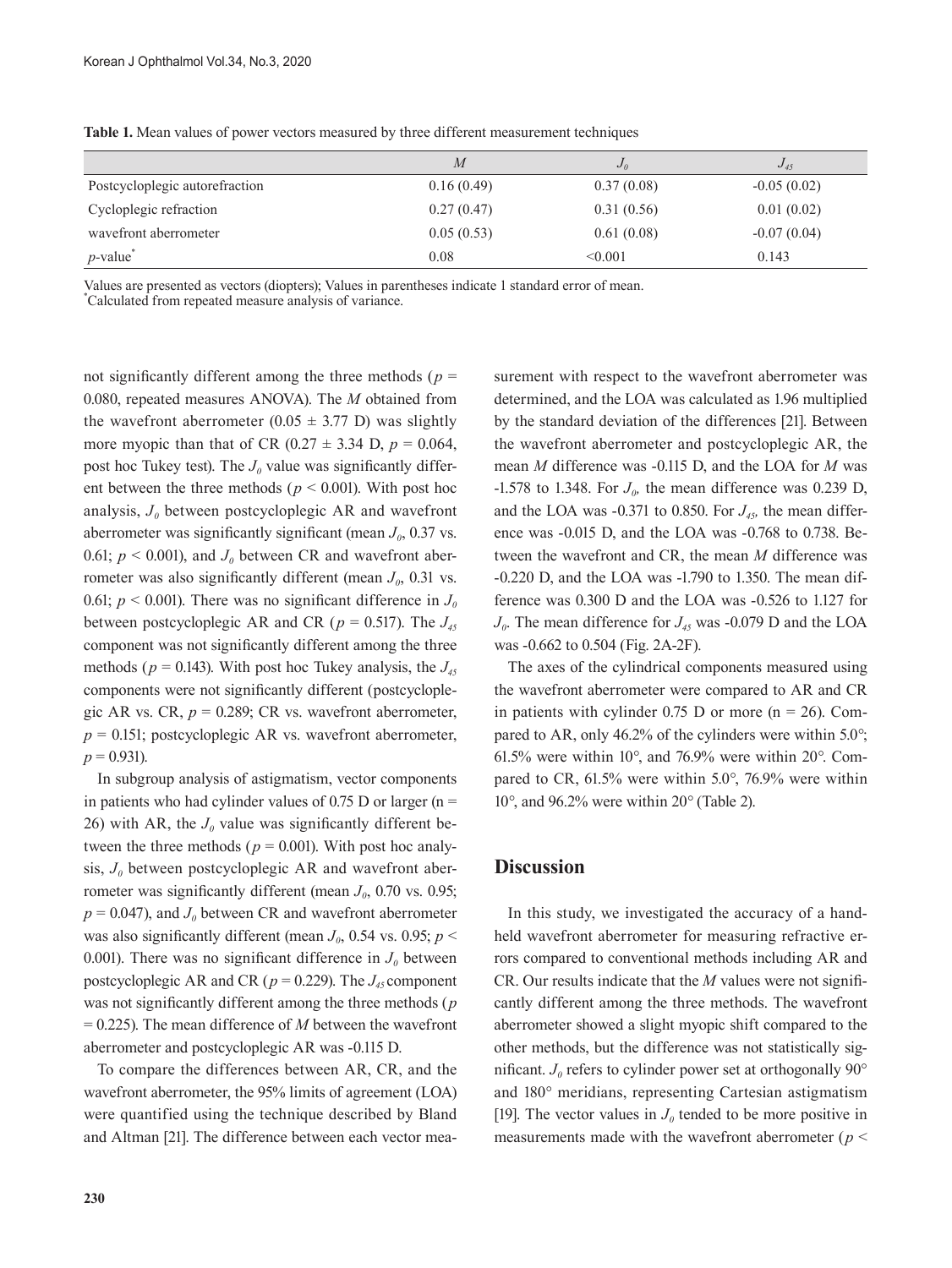

**Fig. 2.** Bland-Altman plot showing the differences between wavefront aberrometer and postcycloplegic autorefraction (AR) (left), wavefront aberrometer and cycloplegic refraction (CR) (right) in 51 patients at each power vectors (*M*, *J*<sub>0</sub>, *J*<sub>45</sub>). Agreement between the wavefront aberrometer and postcycloplegic AR, (A) the mean *M* difference was -0.115 diopters (D), and the limits of agreement (LOA) was -1.578 to 1.348. (B) For  $J_0$ , the mean difference was 0.239 D, and the LOA was -0.371 to 0.850. (C) For  $J_{45}$ , the mean difference was -0.015 D, and the LOA was -0.768 to 0.738. Between the wavefront and CR, (D) the mean *M* difference was -0.220 D, and the LOA was -1.790 to 1.350. (E) The mean difference was 0.300 D and the LOA was -0.526 to 1.127 for *J0*. (F) The mean difference for *J45* was -0.079 D and the LOA was -0.662 to 0.504.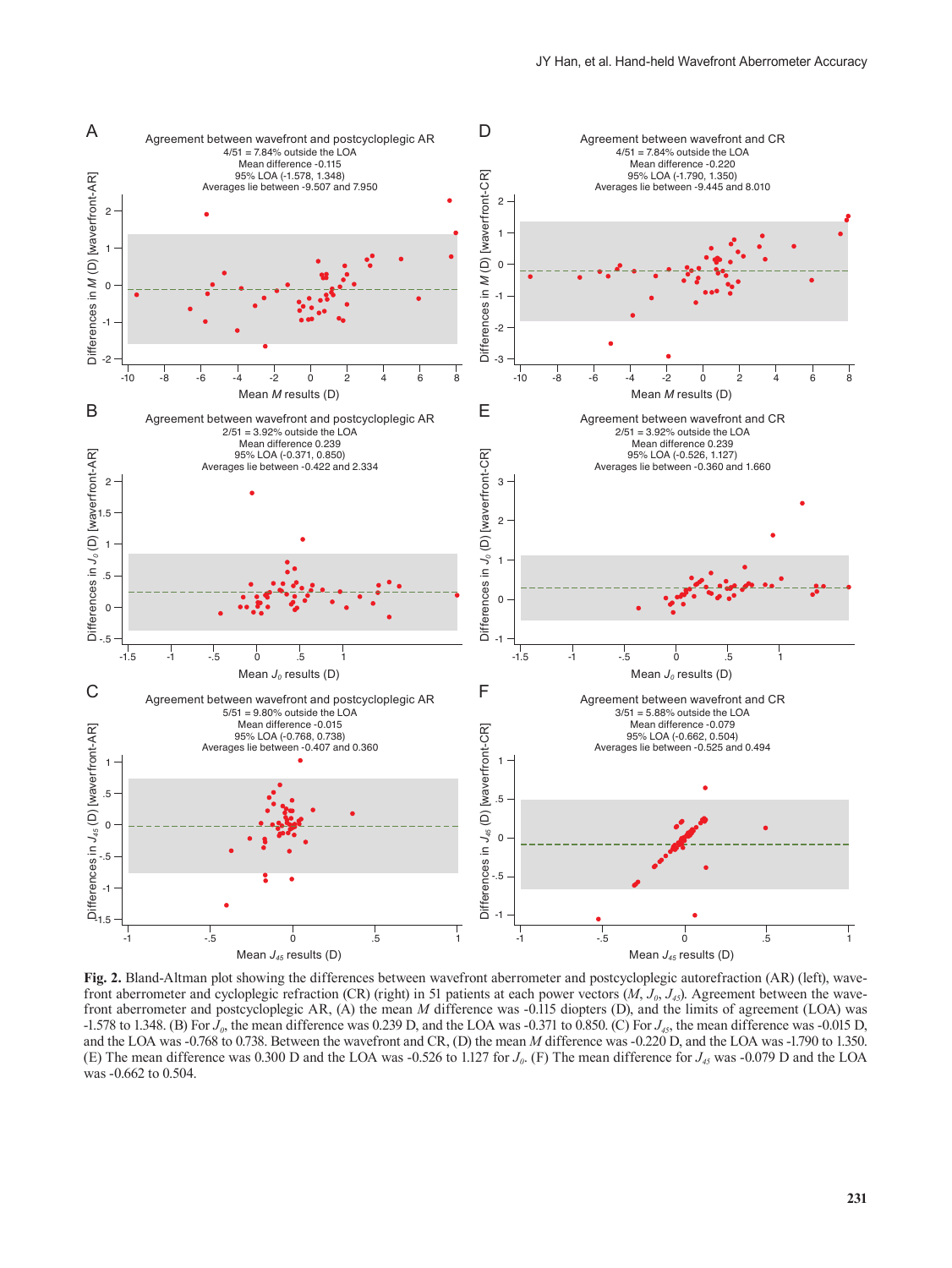**Table 2.** Comparison of axes of the cylindrical components between wavefront aberrometer, postcycloplegic AR, and CR in subjects with cylinder 0.75 diopters or more with AR  $(n =$ 26)

| Difference in axis                          | Wavefront<br>aberrometer and<br>postcycloplegic AR | Wavefront<br>aberrometer and<br>CR. |
|---------------------------------------------|----------------------------------------------------|-------------------------------------|
| Axis $\leq \pm 5^{\circ}$                   | 12(46.2)                                           | 16(61.5)                            |
| $\pm 5^{\circ}$ axis $\leq \pm 10^{\circ}$  | 4(15.4)                                            | 4(15.4)                             |
| $\pm 10^{\circ}$ axis $\leq \pm 20^{\circ}$ | 4(15.4)                                            | 5(19.2)                             |
| Axis $\geq \pm 20^{\circ}$                  | 6(23.0)                                            | 1(3.8)                              |

Values are presented as number (%).

 $AR = autor$ efraction;  $CR = cyclopleg$ ic refraction.

0.001), indicating the trend toward with-the-rule astigmatism. This trend was also observed in patients who had cylinder 0.75 D or more.  $J_{45}$  refers to a cross-cylinder set at 45° and 135°, representing oblique astigmatism. The oblique astigmatism component was not significantly different among the three methods. Because our subjects were children, they usually had with-the-rule astigmatism. As the wavefront aberrometer showed slight myopic shift in SE, the astigmatism component presented by minus cylinder is also expected to be overestimated.

Previous studies compared refractive error measurements between hand-held or table mounted AR, wavefront aberrometers, and CR. Liang et al. [22] compared handheld and table mounted AR in both cycloplegic and non-cycloplegic conditions. With hand-held AR, the mean myopic bias was 0.59 D under non-cycloplegic conditions. However, there were no significant differences between hand-held and table-mounted AR under cycloplegic conditions. Iuorno at el. [23] compared hand-held AR under non-cycloplegic conditions to CR with retinoscopy in 91 children. They reported that hand-held AR results were more myopic than CR. Although all refractive measurements were taken after cycloplegia, some residual accommodation might have remained. The other eye was occluded during wavefront aberrometer measurement, and the subject was required to look into the instrument. Therefore, this might explain the slight myopic shift in SE with the wavefront aberrometer.

Previous studies also compared wavefront aberrometers with AR and subjective refraction. Early wavefront aberrometers, such as the complete ophthalmic analysis system, were reported to have similar accuracy to AR [24-26].

Pesudovs et al. [27] compared the complete ophthalmic analysis system aberrometer with AR and subjective refraction, and found significant levels of similarity between the three devices. Bennett et al. [28] compared the wavefront aberrometer based on dynamic sciascopy to AR and subjective refraction. AR and the wavefront aberrometer showed agreement with subjective refraction. Although AR showed slightly higher levels of agreement than the wavefront aberrometer in their study, the difference was not significant. The table-mounted wavefront aberrometer has also been compared with CR. Fernandez de Castro et al. [29] compared CR with three different wavefront aberrometers based on the Hartmann-Shack principle in 55 subjects. Although there were small differences between the three devices, all of the devices correlated well with CR in this study.

In our study, the hand-held wavefront aberrometer showed good agreement with low bias in *M* (-0.115 D with AR, -0.220 D with CR). Unlike *M*, the cylinder measurements were significantly different. The bias was -0.239 D with AR and  $0.300$  D with CR in the  $J_0$  component, showing significant differences in Cartesian astigmatism. In cases of oblique astigmatism, the bias was nearly absent for both AR (-0.015 D) and CR (-0.079 D). Because the number of cases with oblique astigmatism component was small in our cohort, analysis of  $J<sub>45</sub>$  is clinically meaningless (Fig. 2). In patients who had cylinder 0.75 D or more, the axis differences were relatively small. Only 23.0% and 3.8% of patients were outside 20*°* compared to AR and CR, respectively (Table 2). The relative difference of the astigmatism axis may be attributed to the following reasons: first, the wavefront aberrometer used in this study is a hand-held device, which makes it more vulnerable to misalignment during measurement. Similarly, shaking of the operator's hand during measurement may also contribute to inaccuracy. Finally, most of our subjects were children, so head tilting during measurement could explain poor agreement of astigmatism component. Third, ophthalmologists tend to do measurements at 180*°* or 170*°* rather than 175*°* or 173*°*.

Our study has some limitations. First, the sample size was relatively small, and most of the participants were young children. Older children or adults may have higher levels of agreement with CR. Second, none of the participants had other ophthalmic diseases. Thus, we could not determine the accuracy of the hand-held wavefront aber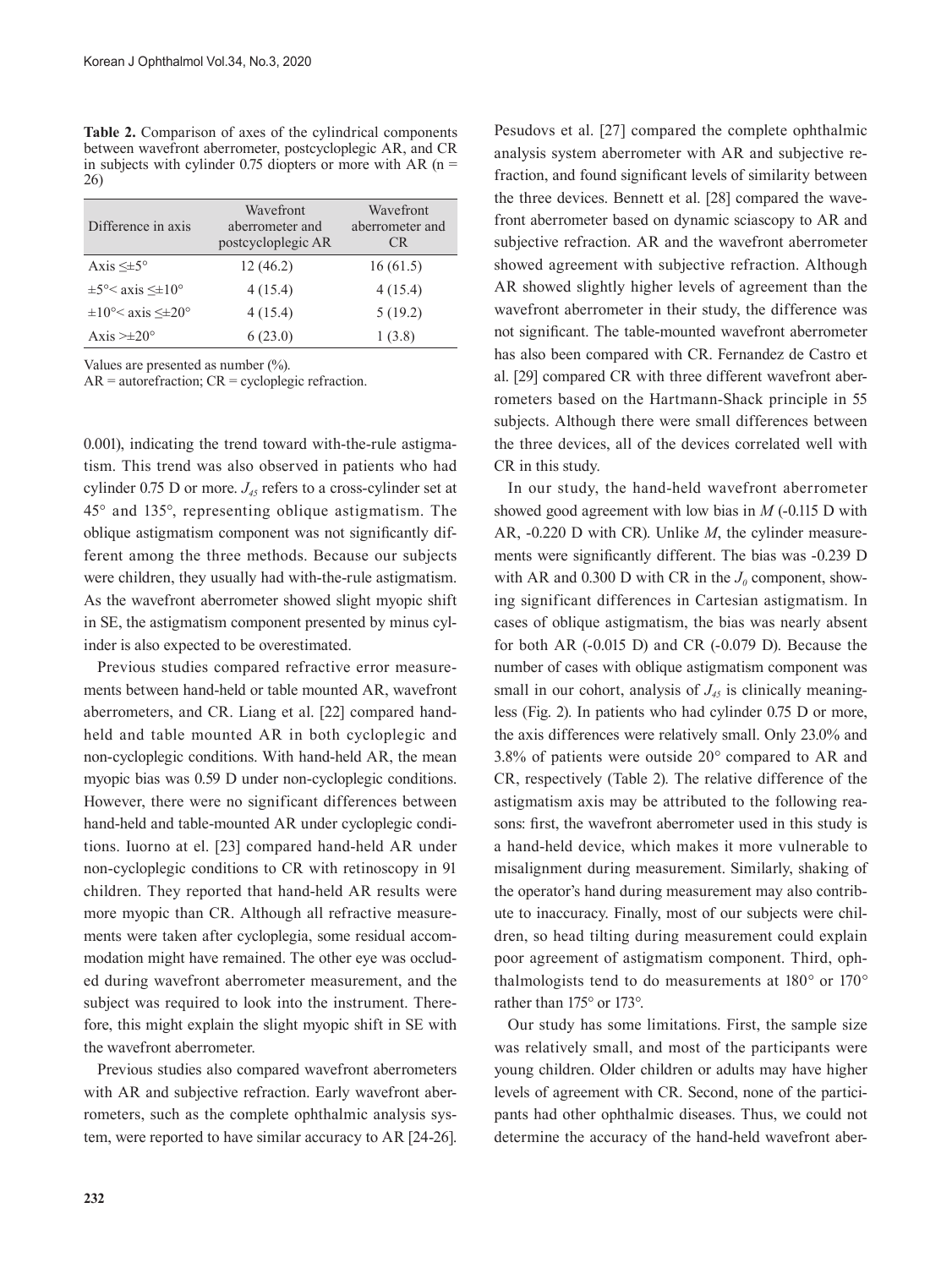rometer in various clinical situations, such as cataract, corneal, and retinal disorders. Moreover, we measured the refractive errors once using the wavefront aberrometer, thus, it was not possible to test repeatability. Further prospective studies with larger sample sizes are needed to confirm wavefront aberrometer repeatability.

In conclusion, the hand-held wavefront aberrometer offers reliable information regarding refractive errors. Measurements made with the device did not differ significantly from those obtained by postcycloplegic AR and CR, especially in SE. However, the wavefront aberrometer showed significant differences in  $J<sub>0</sub>$  vector component. Therefore, possible errors in cylinder measurement should be considered when measuring refractive errors using the hand-held wavefront aberrometer. This device uses wave-front technology when measuring the refractive error, and the OVITZ P10 (0.7 kg) is smaller and lighter than a spot vision screener (3.232 kg) and plusoptiX S12 (1.1 kg). It is not restricted by space, and is less affected by the patient's position. This is especially helpful for patients who have ambulation or postural disabilities that make traditional measurements difficult to obtain. Moreover, this device may be a good tool for screening large numbers of children at their schools with low cost and minimal training. Such examinations could trigger referral to ophthalmologists for actual eyeglass prescriptions, and thereby overall improve early detection of refractive errors in young children. Further, the device may be useful for physicians in low-income countries where medical space is limited.

## **Conflict of Interest**

No potential conflict of interest relevant to this article was reported.

### **Acknowledgements**

The authors would like to extend our thanks to Felix Kim for providing the OVITZ P10 device. We also thank Geunyoung Yoon at University of Rochester for scientific advice.

## **References**

- 1. Griffith JF, Wilson R, Cimino HC, et al. The use of a mobile van for school vision screening: results of 63 841 evaluations. *Am J Ophthalmol* 2016;163:108-14.
- 2. Durr NJ, Dave SR, Lage E, et al. From unseen to seen: tackling the global burden of uncorrected refractive errors. *Annu Rev Biomed Eng* 2014;16:131-53.
- 3. Resnikoff S, Pascolini D, Mariotti SP, Pokharel GP. Global magnitude of visual impairment caused by uncorrected refractive errors in 2004. *Bull World Health Organ* 2008;86:63-70.
- 4. Ruderman M. *Children's vision and eye health: a snapshot of current national issues*. 1st ed. Chicago: National Center for Children's Vision and Eye Health at Prevent Blindness; 2016. p. 7-12.
- 5. Multi-Ethnic Pediatric Eye Disease Study (MEPEDS) Group. Prevalence and causes of visual impairment in African-American and Hispanic preschool children: the multi-ethnic pediatric eye disease study. *Ophthalmology* 2009;116:1990-2000.
- 6. Mayro EL, Hark LA, Shiuey E, et al. Prevalence of uncorrected refractive errors among school-age children in the School District of Philadelphia. *J AAPOS* 2018;22:214-7.
- 7. Dirani M, Zhang X, Goh LK, et al. The role of vision in academic school performance. *Ophthalmic Epidemiol* 2010;17:18-24.
- 8. Hervella L, Villegas EA, Prieto PM, Artal P. Assessment of subjective refraction with a clinical adaptive optics visual simulator. *J Cataract Refract Surg* 2019;45:87-93.
- 9. Zadnik K, Mutti DO, Adams AJ. The repeatability of measurement of the ocular components. *Invest Ophthalmol Vis Sci* 1992;33:2325-33.
- 10. Sun JK, Qin H, Aiello LP, et al. Evaluation of visual acuity measurements after autorefraction vs manual refraction in eyes with and without diabetic macular edema. *Arch Ophthalmol* 2012;130:470-9.
- 11. Bullimore MA, Adams CW, Fusaro RE, et al. Patient acceptance of auto-refractor and clinician prescriptions: a randomized clinical trial. *Vis Sci Appl* 1996;1:194-7.
- 12. Durr NJ, Dave SR, Lim D, et al. Quality of eyeglass prescriptions from a low-cost wavefront autorefractor evaluated in rural India: results of a 708-participant field study. *BMJ Open Ophthalmol* 2019;4:e000225.
- 13. Visser N, Berendschot TT, Verbakel F, et al. Evaluation of